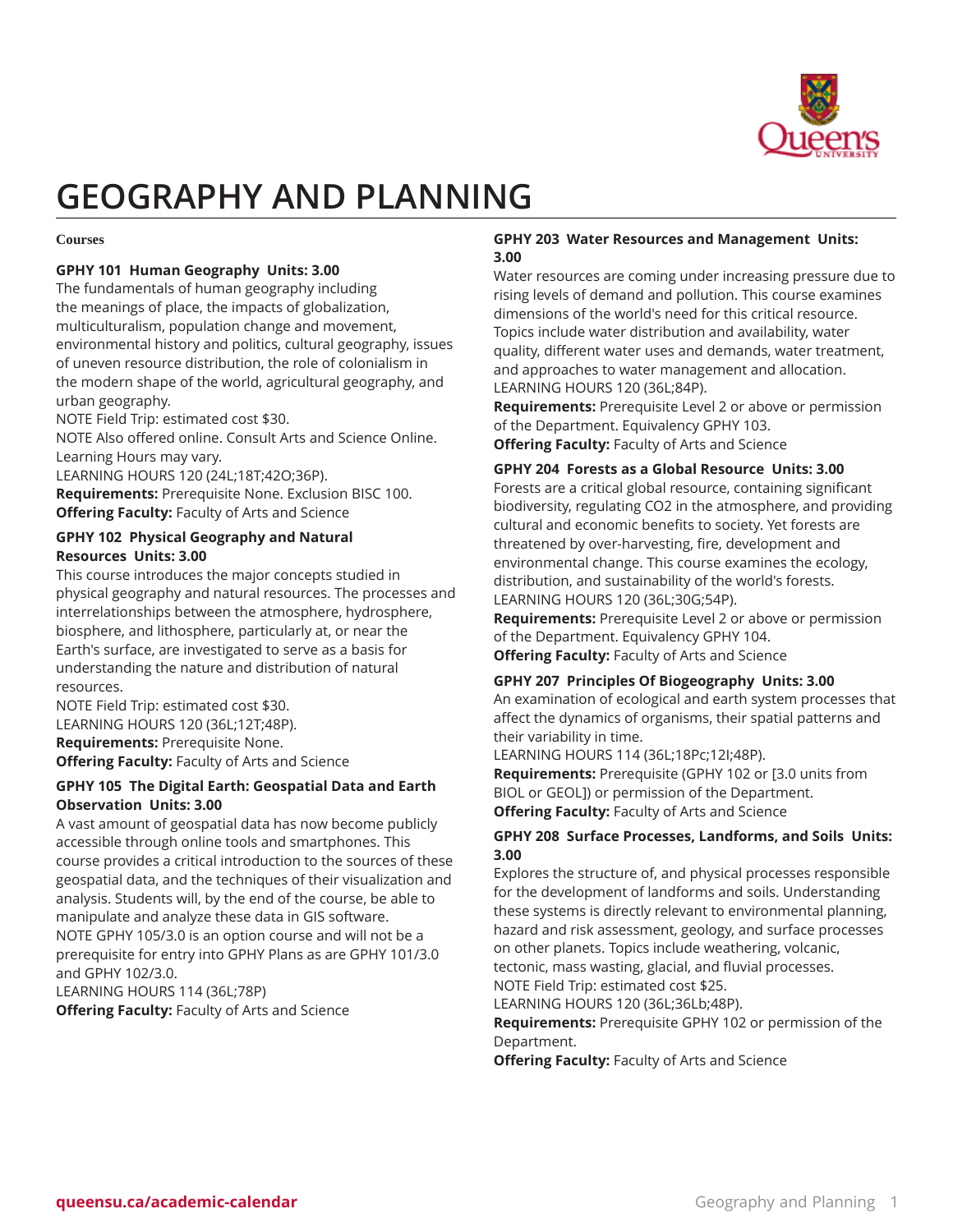

### **GPHY 209 Weather and Climate Units: 3.00**

The weather and climate system will be investigated to provide a background to interpret weather conditions and to understand broader climate and climate change phenomena. Topics include: atmospheric properties, energy and moisture exchanges, weather system evolution, precipitation, climate classification, and forecasting.

LEARNING HOURS 114 (36L;18Pc;60P).

**Requirements:** Prerequisite GPHY 102 or permission of the Department.

**Offering Faculty:** Faculty of Arts and Science

# **GPHY 215 Field Studies in Physical Geography Units: 3.00**

This course will introduce students to field methods and techniques used in wide variety of physical geography and related environmental fields. The emphasis will be on handson application of field sampling, measuring and mapping approaches. Taught as a field camp in prior to fall term, or after the exam period in April.

NOTE Field Trip: estimated cost \$500.

LEARNING HOURS 120 (8O;40Oc;72P).

**Requirements:** Prerequisite (GPHY 207 or GPHY 208 or GPHY 209) or permission of the Department. Equivalency GPHY 307.

**Offering Faculty:** Faculty of Arts and Science

#### **GPHY 227 Cities: Geography, Planning and Urban Life Units: 3.00**

The city from a geographical and planning perspective. Topics include origins of urbanism; mega; migrant, and global cities; urban competitiveness; land use planning and design; suburbanization and sprawl; new urban identities and culture; retailing transport; public space; private and temporary cities; urban poverty; politics and governance; sustainable urban futures.

NOTE Also offered online. Consult Arts and Science Online. Learning Hours may vary.

LEARNING HOURS 120 (18L;18T;24O;60P).

**Requirements:** Prerequisite Level 2 or above or permission of Department.

**Offering Faculty:** Faculty of Arts and Science

#### **GPHY 228 Geographies of the Global Political Economy Units: 3.00**

This course examines how geographers understand the global economic system. Topics include globalization, regional economic integration, transnational production and marketing strategies of firms, new patterns of consumption, the rise of the service economy, and work and employment in the new economy.

LEARNING HOURS 129 (36L;9G;24O;60P).

**Requirements:** Prerequisite Level 2 or above or permission of Department.

**Offering Faculty:** Faculty of Arts and Science

# **GPHY 229 Place, Space, Culture and Social Life Units: 3.00**

The role of place and space in understanding how social identities (gender, sexuality, race, nationality, class) are constructed and contested. Topics include the spaces and meanings of the body, home, work, leisure and consumption, cultural landscapes, constructions of nature, globalization and issues of knowledge, power and imperialism. LEARNING HOURS 120 (36L;24O;60P).

**Requirements:** Prerequisite Level 2 or above or permission of Department.

**Offering Faculty:** Faculty of Arts and Science

# **GPHY 230 Introduction to Urban and Regional Planning Units: 3.00**

Introduction to histories, concepts, principles and practices of urban and regional planning. Examines how diverse residents of communities are involved in plan preparation, technical analyses behind the plans, implementation tools and guiding infrastructure investment. Includes international precedents but focuses on Canadian community planning. LEARNING HOURS 120 (36L;84P).

**Requirements:** Prerequisite Level 2 or above or permission of the Department.

**Offering Faculty:** Faculty of Arts and Science

### **GPHY 240 Introduction to Qualitative Methods in Geography Units: 3.00**

An introduction to basic issues in research with human participants, and the qualitative methods commonly employed in such research in geography. Where relevant, students may be introduced to computer software used in qualitative research.

LEARNING HOURS 120 (36L;18Lb;66P).

**Requirements:** Prerequisite (GPHY 101 or GPHY 102 or BISC 100) or permission of the Department. Exclusion BMED 270; HSCI 270; SOCY 210.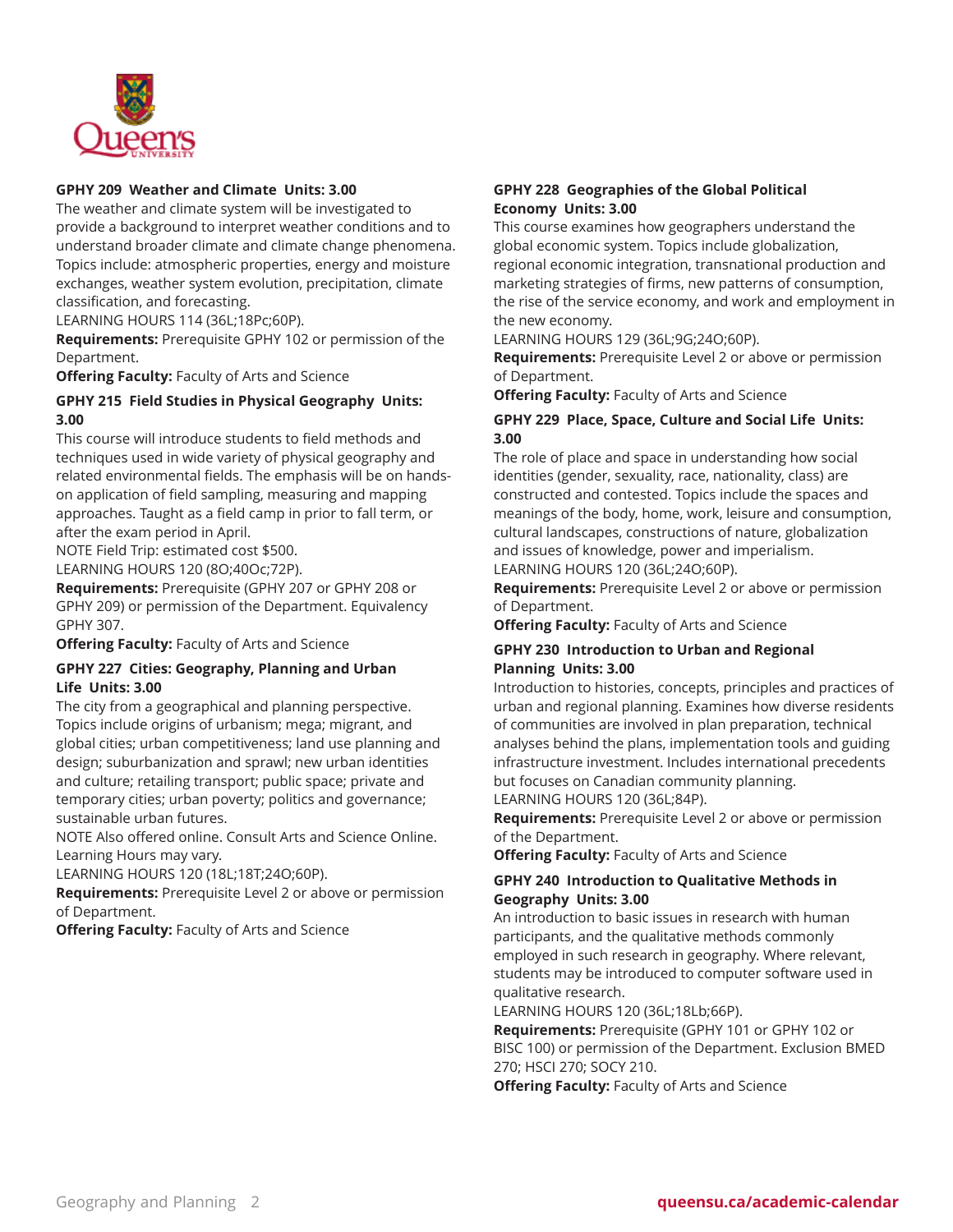

# **GPHY 242 Remote Sensing I: Remote Sensing of the Environment Units: 3.00**

The physical principles and practices of collecting, analyzing and interpreting various remote sensing data from the visible, infrared, and microwave regions of the electromagnetic spectrum are examined. In addition, the display, enhancement and interpretation of various digital remote sensing data, from airborne to satellite scales, is emphasized. Enrolment is limited.

LEARNING HOURS 120 (36L;24Lb;60P).

**Requirements:** Prerequisite (GPHY 101 or GPHY 102 or GPHY 105 or BISC 100) or permission of the Department. **Offering Faculty:** Faculty of Arts and Science

# **GPHY 243 Geographic Information Science Units: 3.00**

An introduction to the basic principles, techniques and applications of Geographic Information Science. Students will learn concepts of Global Positioning Systems (GPS), georeferencing, vector and raster based models and the nature of geospatial data.

LEARNING HOURS 120 (36L;24Pc;60P).

**Requirements:** Prerequisite Level 2 or above or permission of the Department.

**Course Equivalencies:** GISC201, GISC410, GPHY243 **Offering Faculty:** Faculty of Arts and Science

### **GPHY 247 Introduction to Statistics Units: 3.00**

An introduction to the analysis of data from real life situations. Covers study design, descriptive and inferential statistics. Topics include probability, t-tests, regression, Chi-square tests, analysis of variance. Emphasis is in the foundation of statistical inference and practical application of statistical methods using statistical software. LEARNING HOURS 126 (12L;18Lb;48O;48P).

**Requirements:** Prerequisite (GPHY 101 or GPHY 102 or BISC 100) or permission of the Department. Exclusion BIOL 243; CHEE 209; COMM 162; ECON 250; KNPE 251; NURS 323; POLS 385; PSYC 202; SOCY 211; STAM 200; STAT 263; STAT 267; STAT 367.

**Offering Faculty:** Faculty of Arts and Science

### **GPHY 250 The Geography of Canada Units: 3.00**

A regional examination of how economic, political, cultural, and environmental factors shape relationships between land and people in Canada. Emphasis on geographical patterns of development and on the analytical and historical roots of public policy.

LEARNING HOURS 120 (36L;24O;60P).

**Requirements:** Prerequisite Level 2 or above or permission of Department.

**Offering Faculty:** Faculty of Arts and Science

# **GPHY 254 The Caribbean in Globalizing World Units: 3.00**

The past, present and future role of the Caribbean in the world economy, with an emphasis on the colonial legacy, debt and dependency, the effects of neoliberal reform and the changing geographies, and patterns of uneven development created by increasingly transnational flows of capital, people and culture.

LEARNING HOURS 120 (36L;24O;60P).

**Requirements:** Prerequisite Level 2 or above or permission of Department.

**Offering Faculty:** Faculty of Arts and Science

# **GPHY 257 The Geography of Middle America Units: 3.00**

The lands and peoples of Mexico, Central America, and the West Indies, emphasizing the historical factors that shape contemporary life in the region.

LEARNING HOURS 120 (36L;24O;60P).

**Requirements:** Prerequisite Level 2 or above or permission of Department.

**Offering Faculty:** Faculty of Arts and Science

#### **GPHY 258 The Geography of South America Units: 3.00**

The lands and peoples of South America, emphasizing how the colonial experience continues to affect contemporary life in the region.

LEARNING HOURS 120 (36L;24O;60P).

**Requirements:** Prerequisite Level 2 or above or permission of Department.

**Offering Faculty:** Faculty of Arts and Science

**GPHY 304 Northern and Arctic Environments Units: 3.00** Advanced study of the physical geography of northern regions, emphasizing the Canadian Arctic.

LEARNING HOURS 126 (36L;6O;84P).

**Requirements:** Prerequisite (GPHY 102 or APSC 151) or permission of the Department.

**Offering Faculty:** Faculty of Arts and Science

### **GPHY 305 Applied Cold Regions Science Units: 3.00**

Examining key aspects of cold regions science and processes using field and geospatial techniques applied to real-world case studies. Hands-on application of cold regions science methods will be used to explore major themes related to cold region climates, glaciology, hydrology, permafrost, snow science and resource development.

NOTE Field Trip: estimated cost \$75.

LEARNING HOURS 129 (36L;24Lb;9Oc;60P).

**Requirements:** Prerequisite (Level 3 or above and [GPHY 208 or GPHY 209]) or permission of the Department.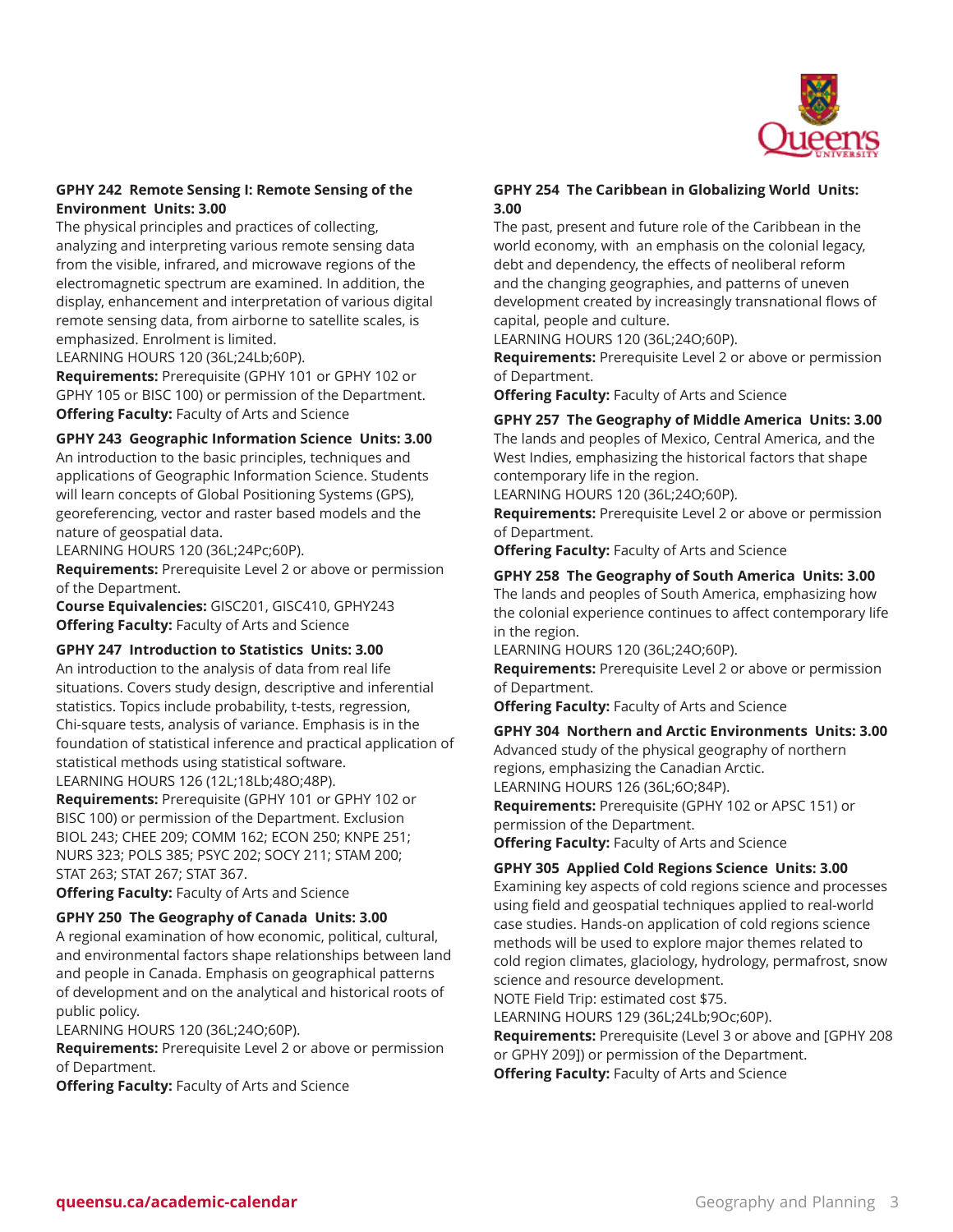

# **GPHY 306 Natural Environmental Change Units: 3.00**

An overview of the causes and record of global and regional environmental change during the last 100,000 years. Topics include glaciation, ocean-atmosphere interactions, sea level change, climatic variability, vegetation dynamics and discerning between the impact of human activities and that of natural environmental forcing mechanisms. LEARNING HOURS 126 (36L;6O;84P).

**Requirements:** Prerequisite (GPHY 207 or GPHY 208 or GPHY 209) or permission of the Department. **Offering Faculty:** Faculty of Arts and Science

# **GPHY 309 Field School in Geography Units: 3.00**

This Field School explores the socio-political, cultural, and biophysical dimensions of human environment interactions. It examines how communities perceive and interact with their environments and how they are, in turn, impacted by change. Students will do readings, seminars, assignments, and participate in a Field School for up to four weeks. NOTE Field School cost is dependent on location and duration in the field, to a maximum of \$3000. Please refer to the Department website for further information.

**Requirements:** Prerequisite (Level 3 or above and registration in a GPHY Plan) or permission of the Department. Note Visit the Department of Geography and Planning website for more information about this course. **Offering Faculty:** Faculty of Arts and Science

### **GPHY 310 Landscape Ecology Units: 3.00**

Study of the relationship between spatial pattern and ecological processes. Topics include spatial arrangement of ecosystems and its influence on the flow of energy, materials and biota; agents of pattern and change; methods and techniques for characterizing landscapes and detecting change; applications in resource conservation and management.

NOTE Field Trip: estimated cost \$30.

LEARNING HOURS 120 (24L;24Lb;6O;66P).

**Requirements:** Prerequisite Level 3 or above and (GPHY 207 or [BIOL 201 and BIOL 202] or BIOL 200 or BIOL 111) or permission of the Department. Equivalency GPHY 418. **Offering Faculty:** Faculty of Arts and Science

### **GPHY 312 Watershed Hydrology Units: 3.00**

The course examines the processes that govern the flow and dissolved load in surface waters. Assignments focus on hydrological and hydrochemical data analysis and problem solving. Field projects emphasize hydrological monitoring techniques and methods used to collect and analyze the chemical composition of water samples.

NOTE Field Trip: estimated cost \$50.

LEARNING HOURS 108 (36L;36Lb;36P). **Requirements:** Prerequisite (GPHY 208 or GPHY 209) or permission of the Department.

**Course Equivalencies:** GPHY308, GPHY312

**Offering Faculty:** Faculty of Arts and Science

# **GPHY 313 Glacier Processes and Dynamics Units: 3.00**

Examining key aspects of contemporary glacier systems including glacier-climate processes, the mechanics of ice flow, and glacier impacts on human activities. Student-led projects give insight into the variability of glacier response globally, while laboratory exercises focus on field-based and remotesensing approaches to glacier monitoring. NOTE Field trips may apply in certain years dependent on

snow and ice conditions; maximum cost \$75. LEARNING HOURS 120(36L;36Lb;24O;24P).

**Requirements:** Prerequisite (Level 3 or above and [GPHY 208

or GPHY 209]) or permission of the Department.

**Course Equivalencies:** GPHY313, GPHY413 **Offering Faculty:** Faculty of Arts and Science

#### **GPHY 314 Climate Change Units: 3.00**

The study of historical and current climate change, projected future climates emphasizing the effects of global warming, impacts of climate change, and the role of humans as agents of climatic system change.

LEARNING HOURS 120 (36L;12T;72P).

**Requirements:** Prerequisite Level 3 or above or permission of the Department.

**Offering Faculty:** Faculty of Arts and Science

# **GPHY 315 Advanced Field Measurements and Their Analysis Units: 3.00**

Introducing advanced techniques in environmental field measurements including the design and deployment of automatic weather stations and customized sensors, and geophysical techniques. Practical work involves the design and implementation of a field experiment, and an introduction to R programming as powerful tool for data analysis.

NOTE Field Trip: maximum cost \$500.

LEARNING HOURS 120 (36L;24Lb;60P).

**Requirements:** Prerequisite Level 3 or above or permission of the Department.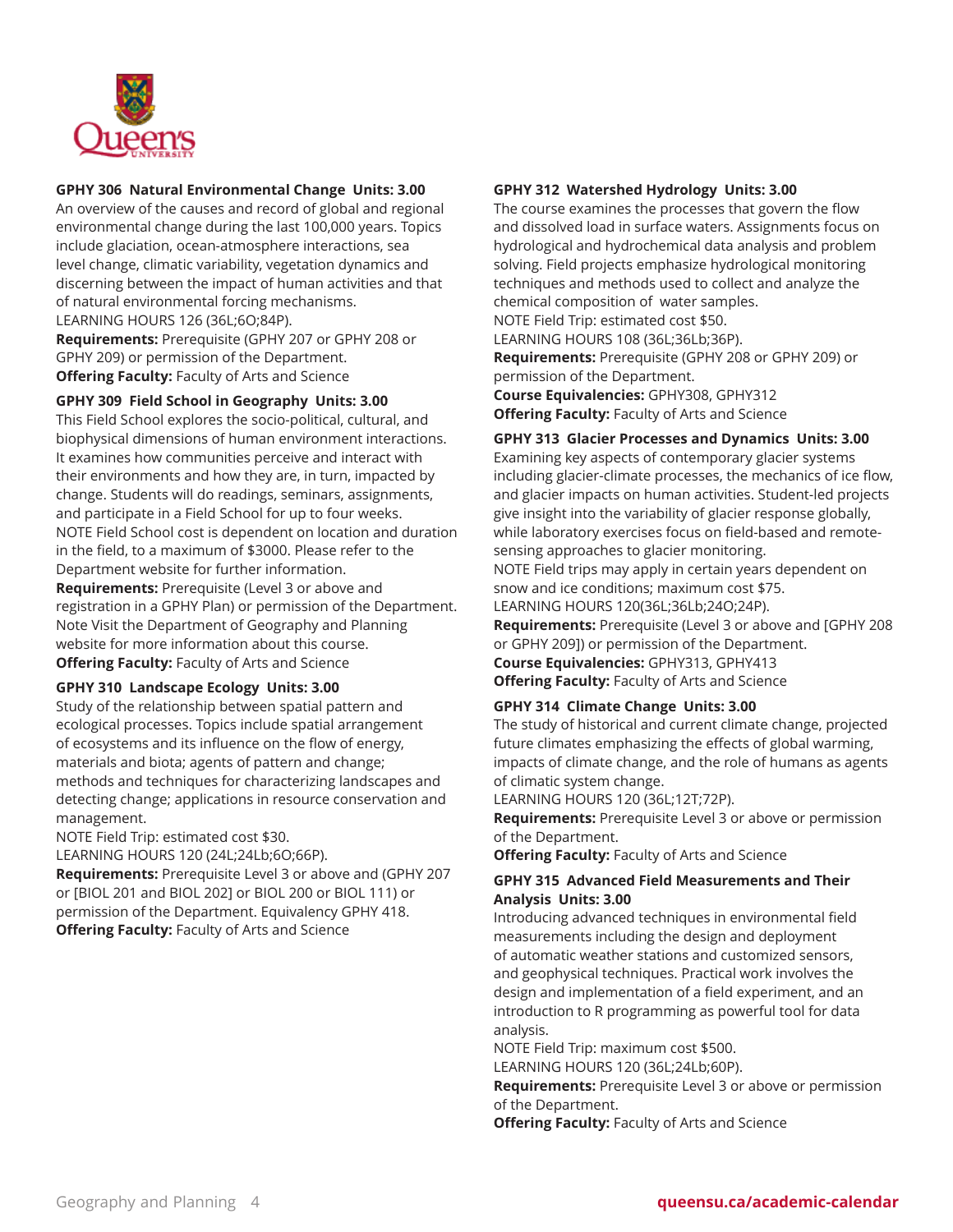

#### **GPHY 317 Soil, Environment, and Society Units: 3.00**

Soils are a critical resource required by societies. Using a strong methodological approach, this course will examine the important biological, chemical, and physical properties of soils. The course will also explore critical soil-related issues facing society, including salinization, degradation from agriculture, climate change, and erosion.

NOTE Field Trip: estimated cost \$30.

LEARNING HOURS 120 (36L;36Lb;48P).

**Requirements:** Prerequisite (GPHY 208 or GPHY 209) or permission of the Department.

**Offering Faculty:** Faculty of Arts and Science

#### **GPHY 318 Advanced Biogeography Units: 3.00**

An examination of the distributions of plants and animals on global, regional and local scales, their causes and significance. NOTE Field Trip: estimated cost \$25.

LEARNING HOURS 116 (36L;8Oc;72P).

**Requirements:** Prerequisite Level 3 or above and (GPHY 207 or [BIOL 201 and BIOL 202] or BIOL 200 or BIOL 111) or permission of the Department.

**Offering Faculty:** Faculty of Arts and Science

#### **GPHY 319 Contemporary Energy Resources Units: 3.00**

Fossil and renewable energy resources are reviewed through a geographic lens. Energy supply and demand are discussed in terms of the global energy sector. The environmental, economic, and social impacts of conventional and renewable energy options are considered, as are policies used to drive a transition in our energy mix.

LEARNING HOURS 126 (36L;18G;360;36P).

**Requirements:** Prerequisite (Level 3 or above and registration in a GPHY Plan) or permission of the Department.

**Offering Faculty:** Faculty of Arts and Science

#### **GPHY 320 Energy and Society Units: 3.00**

A broad overview of human history from the earliest huntergatherers through the Industrial Revolution as seen through the lens of energy. Considered will be methods of energy generation, and conversion, ranging from the human body to the internal combustion engine, and the interaction of these methods with other aspects of society and economy. LEARNING HOURS 120 (36L;84P).

**Requirements:** Prerequisite Level 3 or above or permission of the Department.

**Offering Faculty:** Faculty of Arts and Science

#### **GPHY 325 Maps and Society Units: 3.00**

A critical study of cartographic representation from the premodern era up to and including the political, social, military, and economics roles of maps and geospatial data in the contemporary world.

LEARNING HOURS 120 (36L;84P).

**Requirements:** Prerequisite Level 3 or above or permission of the Department.

**Offering Faculty:** Faculty of Arts and Science

#### **GPHY 327 The Geographical Imagination Units: 3.00**

Critical approaches to the role of the geographic, cultural and historical imagination in shaping landscapes, environments and society.

LEARNING HOURS 127 (36L;4G;12O;3Oc;72P).

**Requirements:** Prerequisite (GPHY 229 or [3.0 units in DEVS at the 200-level or above]) or permission of the Department. **Offering Faculty:** Faculty of Arts and Science

#### **GPHY 330 Transportation Geography Units: 3.00**

The course provides a systematic examination of urban transportation in the context of general economic, social and spatial trends. Particular focus is placed on the role of the built environment in explaining travel behaviour. The aim is to provide a fair understanding of transportation planning and policy issues and explore potential solutions. LEARNING HOURS 120 (36L;84P).

**Requirements:** Prerequisite Level 3 or above or permission of the Department.

**Offering Faculty:** Faculty of Arts and Science

#### **GPHY 332 Cities and Planning for Sustainable Development Units: 3.00**

Contemporary community planning and urban development from the perspectives of social sciences, planning and real estate development. Emphasis on understanding actors in the process and creating projects that are socially, environmentally and economically sustainable. Informed by international perspectives, but focused on Canadian cities. NOTE Case Materials: estimated cost \$30. Optional Field Trip: estimated cost up to \$300.

LEARNING HOURS 120 (36L;84P).

**Requirements:** Prerequisite (GPHY 227 and (GPHY 228 or GPHY 229 or DEVS 230) or permission of the Department. **Offering Faculty:** Faculty of Arts and Science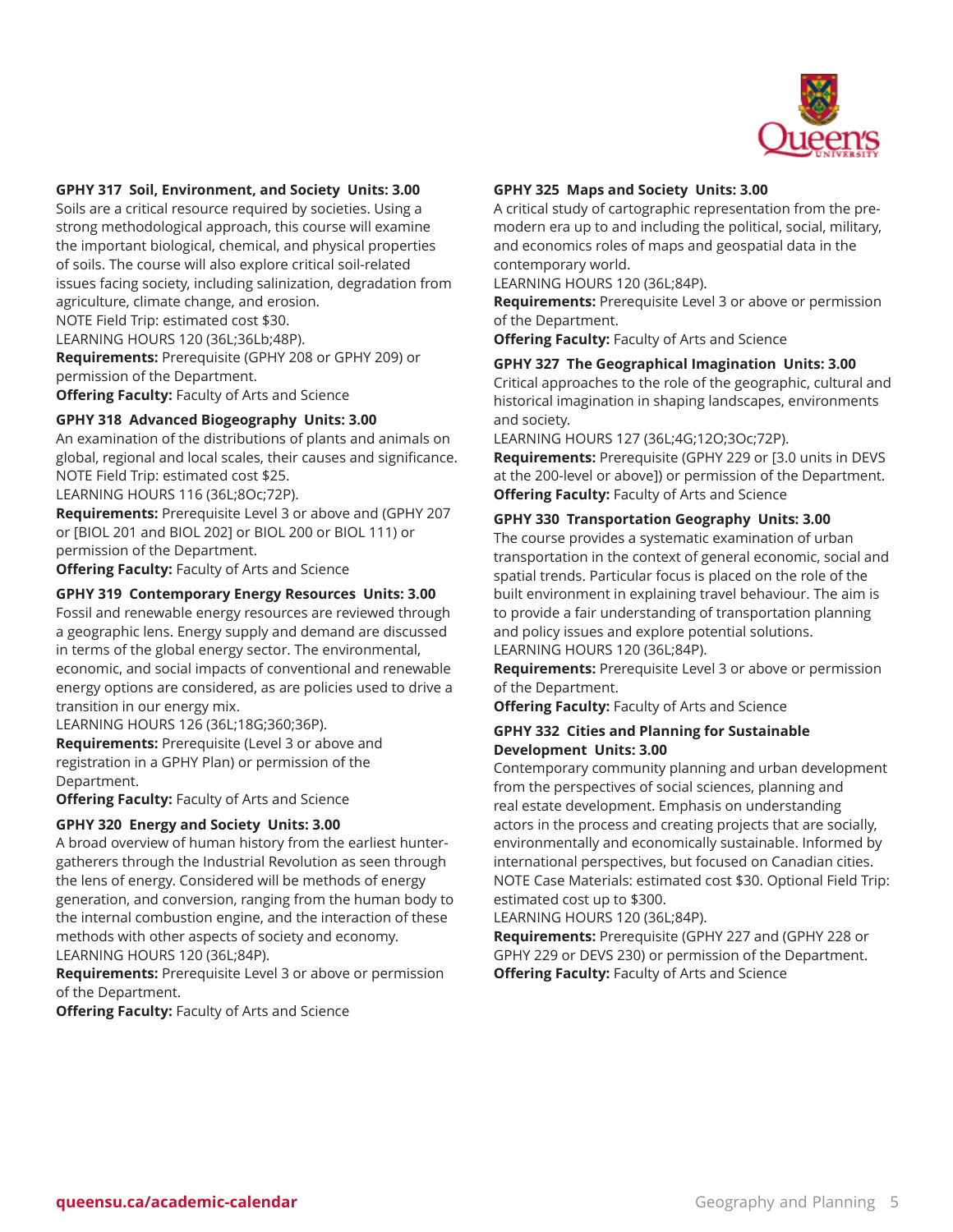

# **GPHY 333 Markets, Environments and Societies Units: 3.00**

This course examines the spatial relations (politics, social relations, ecosystems) that shape market exchange and the functioning of economies. We will explore attempts to create markets out of social and environmental 'things' that resist commodification from carbon to care as well as the connections between markets and other aspects of life. LEARNING HOURS 120 (36L;84P).

**Requirements:** Prerequisite (Level 3 or above and [GPHY 227 or GPHY 228 or GPHY 229]) or permission of the Department.

**Offering Faculty:** Faculty of Arts and Science

# **GPHY 334 Geographies of Growth and Decline Units: 3.00**

This course explores how the growth-focus of capitalist society has led to the widespread assumption of growth and territorial stigma of decline. We will examine how social, economic, environmental, cultural, and political processes at the local, national, and global level shape and reinforce distinct geographies of growth and decline. LEARNING HOURS 120 (36L;84P).

**Requirements:** Prerequisite Level 3 or above or permission of the Department.

**Offering Faculty:** Faculty of Arts and Science

### **GPHY 336 Geography, the Environment and Human Health Units: 3.00**

Examines the relationship between human health and built, physical, and social environments. Focus is influence of local environmental conditions on population health outcomes within the North American urban context. Policy and programming options for improving local conditions are explored.

LEARNING HOURS 120 (36L;24I;24O;36P)

**Requirements:** Prerequisite Level 3 and (3.0 units from BIOL 243; CHEE 209; COMM 162; ECON 250; GPHY 240; GPHY 247; KNPE 251; NURS 323; POLS 385; PSYC 202; SOCY 211; STAM 200; STAT 263; STAT 267; STAT 367) or permission of the Department.

**Offering Faculty:** Faculty of Arts and Science

# **GPHY 337 Regional Development and Planning Units: 3.00**

Focus on regional planning and development processes, policies, and theories. Explore methods of regional analysis. Assessment of regional planning and development strategies and policy instruments used primarily in Canada with case examples from other international locations. LEARNING HOURS 120 (36L;84P).

**Requirements:** Prerequisite (Level 3 or above and [GPHY 228 or GPHY 227 or GPHY 247 or 3.0 units in DEVS at the 200-level

or above]) or permission of the Department. **Offering Faculty:** Faculty of Arts and Science

# **GPHY 338 Urban Political Geography Units: 3.00**

The forces involved in shaping the political environment and spatial structure of urban areas. Emphasis on the significance of decisions concerning public goods in the distribution of income and equity within the city.

LEARNING HOURS 120 (36L;84P).

**Requirements:** Prerequisite (6.0 units from GPHY 227; GPHY 228; GPHY 229) or permission of the Department. **Offering Faculty:** Faculty of Arts and Science

# **GPHY 339 Medical Geography Units: 3.00**

Current issues in disease ecology and health care delivery systems. Emphasis on patterns of incidence, cultural and environmental associations, spread and control of infectious diseases, comparisons of health care delivery systems, and accessibility to health services.

LEARNING HOURS 120 (36L;24I;24O;36P)

**Requirements:** Prerequisite Level 3 and (3.0 units from BIOL 243; CHEE 209; COMM 162; ECON 250; GPHY 240; GPHY 247; KNPE 251; NURS 323; POLS 385; PSYC 202; SOCY 211; STAM 200; STAT 263; STAT 267; STAT 367) or permission of the Department.

**Offering Faculty:** Faculty of Arts and Science

### **GPHY 341 Photogrammetry Units: 3.00**

An intensive introduction to the art and science of 3D measurement and mapping using photographs, with a particular focus on applications in GIS, Cartography, Cultural Heritage, Urban Planning, Geology and Engineering. LEARNING HOURS 120 (36L;36Lb;48P). **Requirements:** Prerequisite Level 3 or above or permission

of the Department. Equivalency CLST 351. **Course Equivalencies:** GPHY341; CLST351 **Offering Faculty:** Faculty of Arts and Science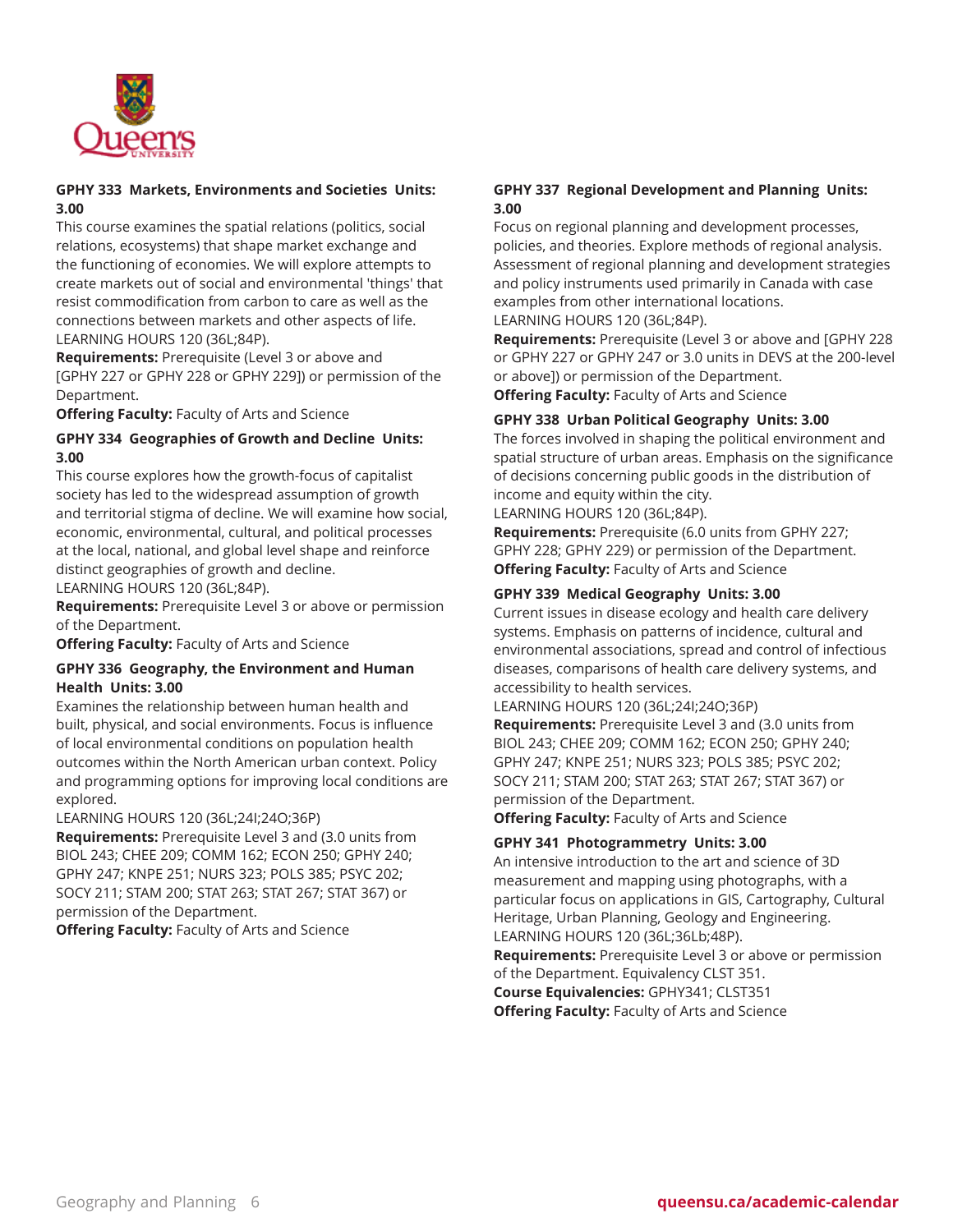

### **GPHY 342 Remote Sensing II: Digital Image Processing Units: 3.00**

This course represents an extension of GPHY 242, with an in-depth examination of image processing techniques for information extraction. Topics include remote sensor technology, image enhancement, classification, change detection, radiometric and geometric correction and sources and applications of remote sensing data.

NOTE Enrollment limited to 40 students.

LEARNING HOURS 120 (24L;24Pc;72P).

**Requirements:** Prerequisite (GPHY 242 and GPHY 247) or permission of the Department.

**Offering Faculty:** Faculty of Arts and Science

# **GPHY 343 Applications for Geospatial Technology for Business Units: 3.00**

This course introduces the practical use of GIS in business and strategic planning decisions. Students will learn how to collect, visualize, and analyze spatial data to address many business, socio-economic, and demographic challenges from a spatial context and present solutions on maps for a wide range of business applications.

LEARNING HOURS 126 (24L;24Lb;24O;54P).

**Requirements:** Prerequisite GPHY 243 or permission of the Department.

**Offering Faculty:** Faculty of Arts and Science

# **GPHY 344 Cartography and Computer Aided Design Units: 3.00**

An introduction to the principles of Computer Aided Design (CAD) for the creation, manipulation, and editing of plans and maps. Topics will explore the fundamentals of good map design, best practices for visualizing geographic data, digitizing and georeferencing historic maps and air photos, and importing/exporting CAD drawings to/from GIS software. LEARNING HOURS 120 (24L;24Pc;24G;24O;24P).

**Requirements:** Prerequisite Level 3 or above or permission of the Department.

**Offering Faculty:** Faculty of Arts and Science

### **GPHY 345 Spatial Analysis Units: 3.00**

An in-depth exploration of the spatial analysis techniques used in vector GIS. The analysis of geographic primitives of points, lines, areas and surfaces in the context of applications drawn from geography, biology, planning and related disciplines. Emphasis is placed on the use of current GIS software in a hands-on environment. LEARNING HOURS 120 (24L;24Pc;24G;24O;24P) **Requirements:** pre GPHY243 and (stats) **Course Equivalencies:** GISC301, GPHY345 **Offering Faculty:** Faculty of Arts and Science

#### **GPHY 346 GIS and Modelling for Environmental Applications Units: 3.00**

Study of the techniques of Geographic Information Systems and their applications in solving physical and environmental problems. Topics include data representation and models, spatial interpolation, raster-based analysis and modeling, surface models and terrain analysis, data visualization, temporal analysis, error and accuracy, and other algorithms and analytical procedures.

LEARNING HOURS 120 (24L;24Pc;24G;24O;24P). **Requirements:** Prerequisite (GPHY 243 and [3.0 units from GPHY 247; ECON 250; KNPE 251; PHED 251; POLS 385; PSYC 202; SOCY 211; STAT 263; STAT 267; STAT 367]) or permission of the Department.

**Course Equivalencies:** GISC302, GPHY346 **Offering Faculty:** Faculty of Arts and Science

#### **GPHY 347 Multivariate and Spatial Statistics Units: 3.00**

This course offers an introduction to the theory and application of multivariate statistics to geographical data. Topics include regression and correlation analysis, ANOVA, spatial autocorrelation and other spatial statistics as well as geostatistical operations in GIS software.

LEARNING HOURS 120 (24L;24Pc;24O;24P). **Requirements:** Prerequisite 3.0 units from GPHY 247; ECON 250; KNPE 251; PHED 251; POLS 385; PSYC 202; SOCY 211; STAT 263; STAT 267; STAT 367.

**Offering Faculty:** Faculty of Arts and Science

#### **GPHY 348 Application Design and Customization in GIS Units: 3.00**

An introduction to customization of GIS and database software with an emphasis on spatial analysis tool development for desktop and Web-based GIS. Students will learn concepts of user requirements analysis, software requirements preparation, interface and software design, and computer programming while they develop customized GIS applications.

LEARNING HOURS 120 (24L;24Pc;24G;24O;24P). **Requirements:** Prerequisite GPHY 243 or (3.0 units from GPHY 247; ECON 250; KNPE 251; PHED 251; POLS 385; PSYC 202; SOCY 211; STAT 263; STAT 267; STAT 367) or permission of the Department.

**Course Equivalencies:** GISC303, GPHY348 **Offering Faculty:** Faculty of Arts and Science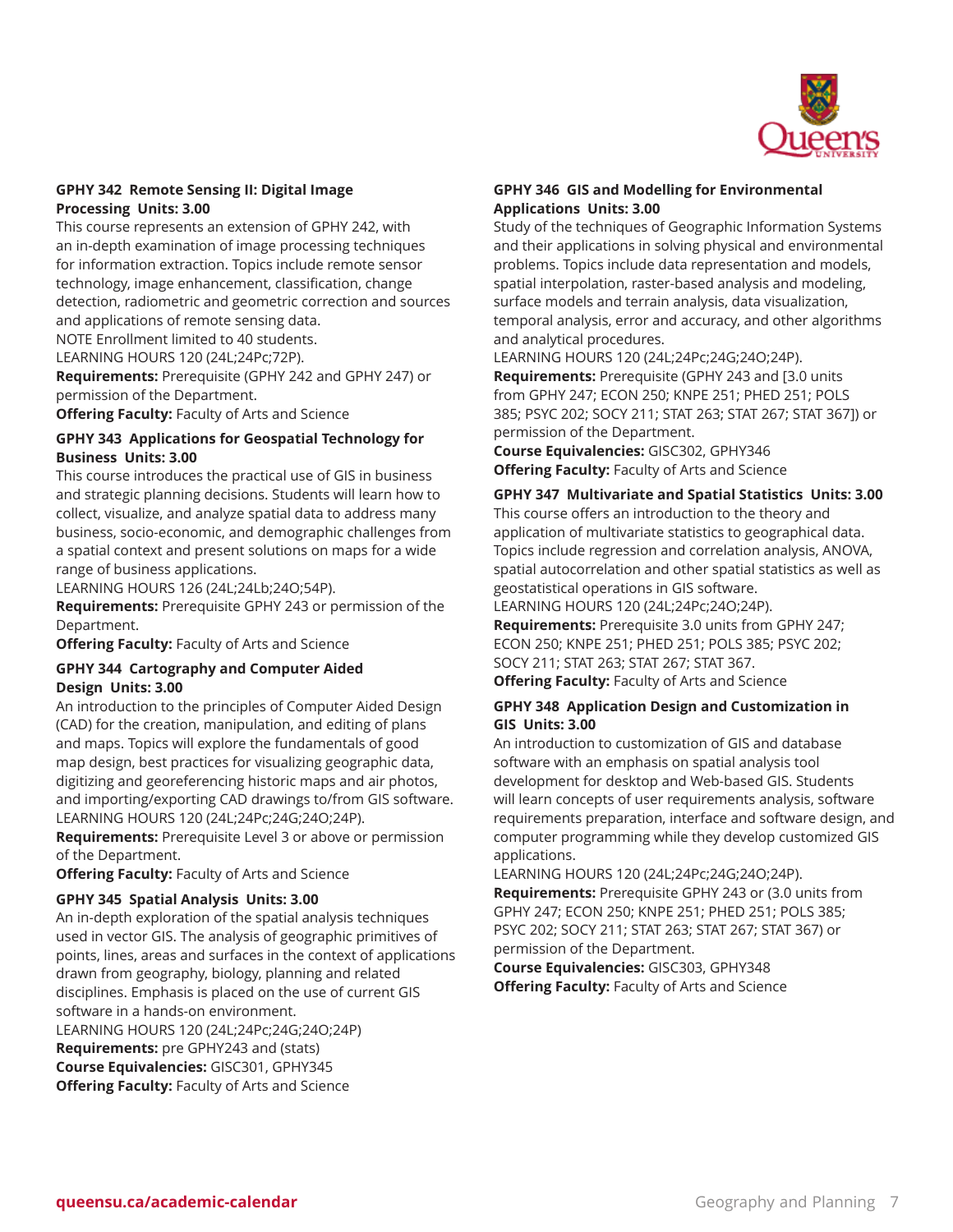

### **GPHY 349 GIScience and Public Health Units: 3.00**

This course examines contemporary applications of geographic information science (GIScience) and geographic information system (GIS) in public health, including disease mapping, environmental hazards, spatial epidemiology, and problems of accessibility to and siting of health services. LEARNING HOURS 120 (24L;24Pc; 72P).

**Requirements:** Prerequisite (GPHY 243 and GPHY 247) or permission of the Department.

**Offering Faculty:** Faculty of Arts and Science

# **GPHY 351 Geographies of Indigenous and Settler Relations Units: 3.00**

An overview of selected elements of the geographies of Aboriginal peoples in Canada with a focus on the relationship between Aboriginal peoples and their environments, urbanization and culture change, and colonialism. LEARNING HOURS 120 (36L;84P).

**Requirements:** Prerequisite (Level 3 or above and [6.0 units from GPHY 227; GPHY 228; GPHY 229] or [3.0 units at the 200-level or above in DEVS or GNDS]) or permission of the Department.

**Offering Faculty:** Faculty of Arts and Science

### **GPHY 352 Gender and the City Units: 3.00**

Gender in relationship to the spatial organization of contemporary cities. Emphasis on the diversity of gendered experiences as they relate to the urban: housing, violence, social movements, work, and gender symbols LEARNING HOURS 120 (36L;84P).

**Requirements:** Prerequisite (6.0 units from GPHY 227; GPHY 228; GPHY 229) or (3.0 units at the 200-level or above in GNDS) or permission of the Department.

**Offering Faculty:** Faculty of Arts and Science

# **GPHY 362 Human Migration Units: 3.00**

The movement of people across the surface of the earth from early times to the present, focusing on contemporary issues of immigration, refugees, human rights, social integration and barriers to integration including discussions of racism, citizenship, multiculturalism, and community infrastructure. LEARNING HOURS 120 (36L;84P).

**Requirements:** Prerequisite (GPHY 227 or GPHY 228 or GPHY 229) or permission of the Department. **Offering Faculty:** Faculty of Arts and Science

# **GPHY 365 Geography, Development, and Environment in the 'Third World' Units: 3.00**

The geographical implications of the incorporation of the Third World into the global economy. Emphasis will be upon issues relating to both the physical and human environments in reference to development, ecological alteration, cultural change, and spatial readjustment.

LEARNING HOURS 120 (36L;12O;72P).

**Requirements:** Prerequisite (Level 3 or above and [6.0 units from GPHY 227; GPHY 228; GPHY 229] or [3.0 units at the 200-level or above in DEVS or GNDS] or [ENSC 103 or ENSC 203]) or permission of the Department.

**Offering Faculty:** Faculty of Arts and Science

### **GPHY 368 Environments and Society Units: 3.00**

A critical evaluation of the changing relationships between nature and society.

LEARNING HOURS 127 (36L;4G;12O;3Oc;72P).

**Requirements:** Prerequisite (6.0 units from GPHY 227; GPHY 228; GPHY 229) or (3.0 units at the 200-level or above in DEVS).

**Offering Faculty:** Faculty of Arts and Science

### **GPHY 369 Urban Natures Units: 3.00**

This course examines how interlocking systems of power produce urban environmental issues such as water access, climate disaster, infectious disease, sanitation systems, and foodscapes. It draws on feminist, political economic, Indigenous, and decolonial systems of thought to consider urban environments across the Global North and South. NOTE Field Trip fees may apply in certain years: maximum cost \$150.

LEARNING HOURS 123 (36L;3Oc;84P).

**Requirements:** Prerequisite (6.0 units from GPHY 227; GPHY 228; GPHY 229) or permission of the Department. **Offering Faculty:** Faculty of Arts and Science

# **GPHY 370 Special Topics in Human Geography Units: 3.00**

Course offered by visiting faculty on Geography topics related to their research interests. Consult the departmental homepage for further details of specific course offerings each academic year.

LEARNING HOURS 120 (36L;84P).

**Requirements:** Prerequisite (Level 3 or above and registration in a GPHY Plan) or permission of the Department.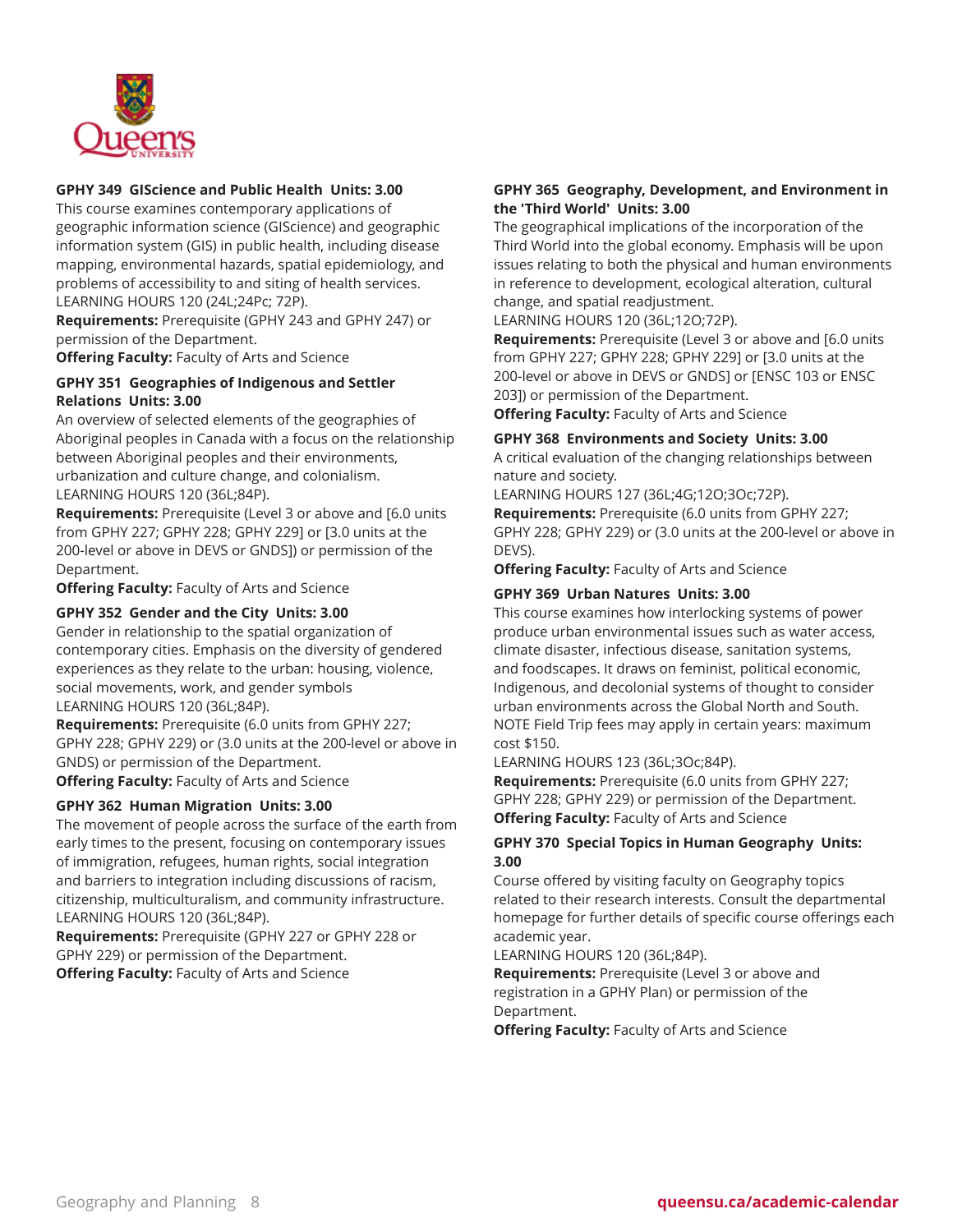

# **GPHY 371 Special Topics in Earth System Science Units: 3.00**

Course offered by visiting faculty on Geography topics related to their research interests. Consult the departmental homepage for further details of specific course offerings each academic year.

LEARNING HOURS 120 (36L;84P).

**Requirements:** Prerequisite (Level 3 or above and registration in a GPHY Plan) or permission of the Department.

**Offering Faculty:** Faculty of Arts and Science

# **GPHY 372 Special Topics Geographic Information Science Units: 3.00**

This course provides intensive coverage of a topic in Geographic Information Science and will be offered periodically by visiting professors. Consult the Departmental homepage for details on specific course offerings each year. LEARNING HOURS 120 (36L;84P).

**Requirements:** Prerequisite (Level 3 or above and registration in a GPHY Plan) or permission of the Department.

**Course Equivalencies:** GISC390, GPHY372 **Offering Faculty:** Faculty of Arts and Science

# **GPHY 401 Honours Seminar in Human Geography I Units: 3.00**

Seminars offered by regular and visiting faculty on Geography topics related to their research interests. Consult the departmental homepage for further details of specific course offerings each academic year.

NOTE Field Trip fees may apply in certain years: maximum cost \$300.

LEARNING HOURS 132 (36S;24Oc;72P).

**Requirements:** Prerequisite Level 4 or above and registration in a (GPHY Major [Arts] or Medial Plan) and (a minimum GPA of 2.60 in 24.0 units in GPHY). Exclusion GPHY 402; GPHY 403.

**Offering Faculty:** Faculty of Arts and Science

# **GPHY 402 Honours Seminar in Human Geography II Units: 3.00**

Seminars offered by regular and visiting faculty on Geography topics related to their research interests. Consult the departmental homepage for further details of specific course offerings each academic year.

NOTE Field Trip fees may apply in certain years: maximum cost \$300.

LEARNING HOURS 132 (36S;24Oc;72P).

**Requirements:** Prerequisite Level 4 or above and registration in a (GPHY Major [Arts] or Medial Plan) and (a minimum GPA of 2.60 in 24.0 units in GPHY). Exclusion GPHY 401; GPHY 403.

**Offering Faculty:** Faculty of Arts and Science

## **GPHY 403 Honours Seminar in Human Geography III Units: 3.00**

Seminars offered by regular and visiting faculty on Geography topics related to their research interests. Consult the departmental homepage for further details of specific course offerings each academic year.

NOTE Field Trip fees may apply in certain years: maximum cost \$300.

LEARNING HOURS 132 (36S;24Oc;72P).

**Requirements:** Prerequisite Level 4 or above and registration in a (GPHY Major [Arts] or Medial Plan) and (a minimum GPA of 2.60 in 24.0 units in GPHY). Exclusion GPHY 401; GPHY 402.

**Offering Faculty:** Faculty of Arts and Science

# **GPHY 413 Water, Energy and Carbon Cycling in the Biosphere Units: 3.00**

The study of the interaction of the atmosphere with the surface in terms of radiative, heat, water, and trace gas fluxes.

NOTE Field trip fees may apply in certain years. See departmental webpage for more information. Cost will vary depending on location, but not likely to exceed \$175 per year. LEARNING HOURS 120 (36L;12Lb;72P).

**Requirements:** Prerequisite Level 4 or above and registration in a (GPHY Major [Science] or EGPY Specialization Plan) and (6.0 units from MATH at the 100-level or above) and (6.0 units from BIOL or CHEM or PHYS at the 100-level or above) and a (minimum GPA of 1.90 in 30.0 units from GPHY). **Course Equivalencies:** GPHY313, GPHY413 **Offering Faculty:** Faculty of Arts and Science

# **GPHY 415 Advanced Analysis of Earth Surface Processes Units: 6.00**

A fourth year Honours capstone project course exploring a contemporary geographic issue by integrating advanced knowledge and skills in physical geography and geographic information science. Focus will be on integration of field and laboratory methods, and how they are used to explore contemporary geographic or environmental issues. NOTE Field Trips within the Province of Ontario: maximum cost \$175.

LEARNING HOURS 240 (12L;12S;36Lb;12G;24Oc;144P). **Requirements:** Prerequisite Level 4 or above and registration in a (GPHY Major [Science] or EGPY Specialization Plan) and (6.0 units from MATH or STAT at the 100-level or above) and (6.0 units from CHEM or PHYS at the 100-level or above) and a (minimum GPA of 1.90 in 30.0 units from GPHY).